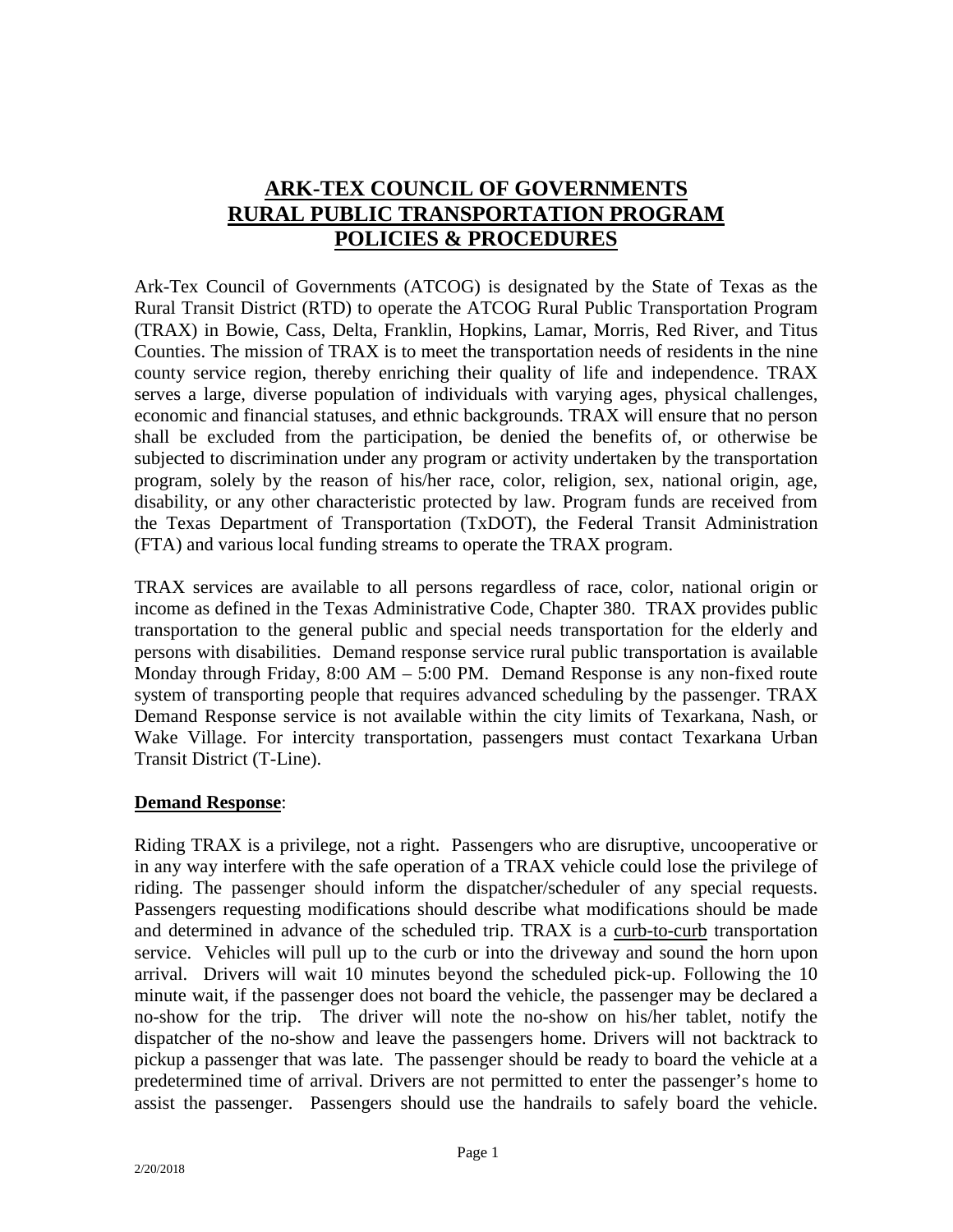Seatbelts must be worn at all times by rural passengers and drivers. The vehicle will not be put into motion until all the passengers and the driver is buckled up. Drivers will exit the vehicle to open and close vehicle doors when passengers board or exit vehicle and provide necessary assistance, including, but not limited to, fastening seat belts and/or securing mobility devices in order to ensure safe boarding and exiting of the vehicle. Passengers with the inability to board or exit the vehicle independently and/or walk independently to the curb will be requested (but not required) by TRAX to provide an attendant. Passengers who need a Personal Care Attendant (PCA) may be accompanied by an adult and/or service animal on TRAX vehicles to provide mobility, personal or language assistance while being transported. When exiting the vehicle, passengers should make sure the vehicle comes to a complete stop and the doors are fully opened before exiting. Drivers are not permitted to assist the passenger into their homes nor carry packages for passengers. Passengers are not allowed under any circumstances to leave personal possessions on a vehicle when exiting at a destination.

#### **Fare Structure**:

A fare per each one-way trip shall be charged to all rural public transportation passengers under the age of 60. Fares are based on a one-way trip. This means that each time the vehicle is boarded, the fare must be paid by cash or check based on the fare schedule. Drivers cannot make change. All fares must be paid by exact change only. If a passenger must be transported to obtain exact change, then they will be charged the fare for that additional trip. An adult must accompany children under 16 years of age.

| Pales.          |         |
|-----------------|---------|
| $0-10$ miles    | \$1.00  |
| 11-20 miles     | \$2.00  |
| $21 - 30$ miles | \$3.00  |
| 31-40 miles     | \$4.00  |
| 41-50 miles     | \$5.00  |
| 51-60 miles     | \$6.00  |
| 61-70 miles     | \$7.00  |
| 71-80 miles     | \$8.00  |
| 81-90 miles     | \$9.00  |
| 91-100 miles    | \$10.00 |

Fares**:**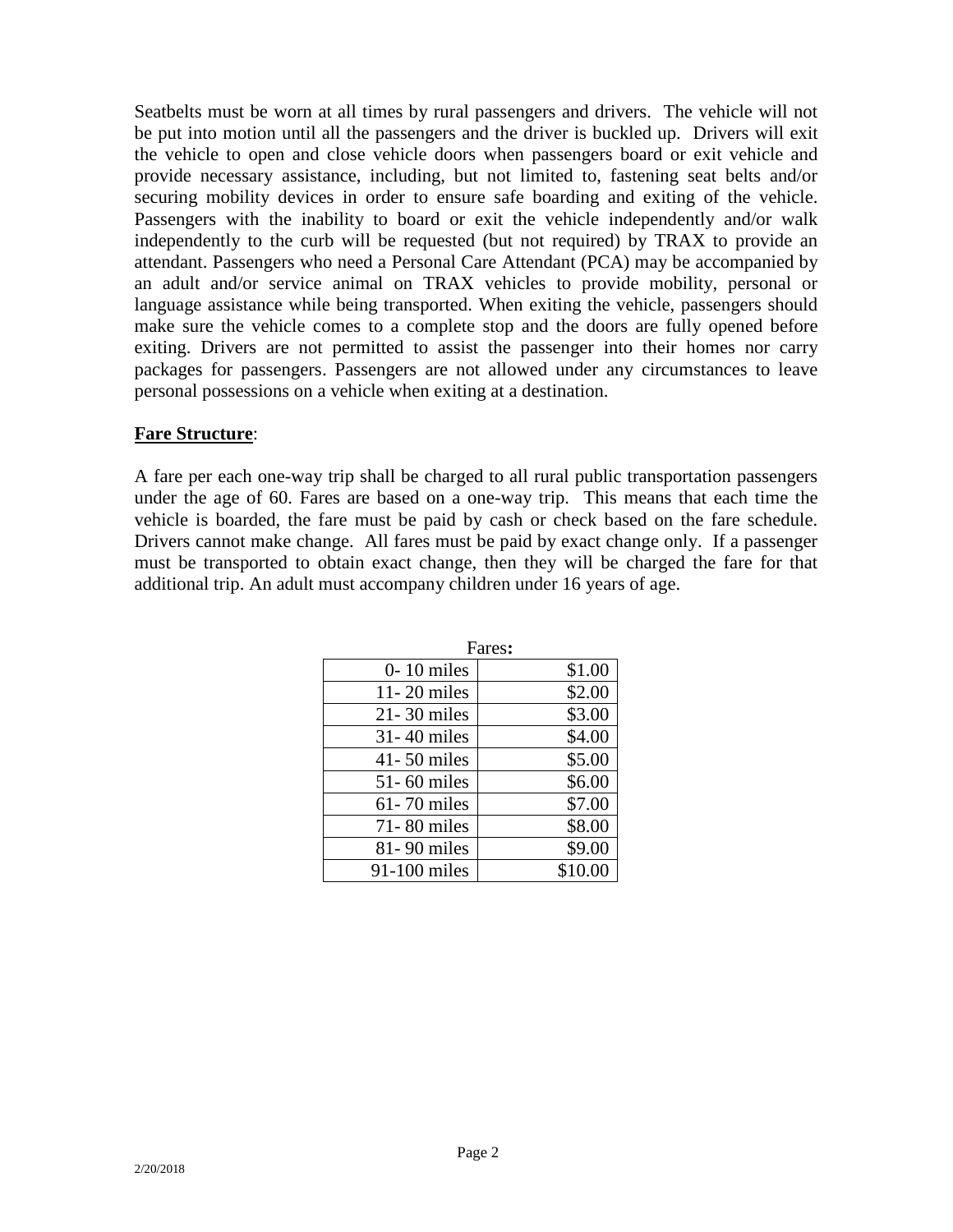## **Passenger Rules**:

It is the responsibility of the passengers of TRAX to be aware of and abide by the following:

All trips must be booked with the TRAX Dispatcher/Scheduler 24 hours in advance of the passenger's desired trip. Urgently needed medical trips will be scheduled on short notice if resources allows. Passengers will be considered to be in violation for cancellations less than 24 hours notice to prior scheduled trips.

- No eating, drinking or smoking allowed while on the vehicle, unless for medical reasons.
- Do not disturb other passengers and/or driver by engaging in loud, unruly, harmful or harassing behavior.
- Appropriate dress and proper hygiene are required while riding the vehicle.
- Remain seated until the vehicle comes to a complete stop.
- Seat belts must be worn at all times while riding on the vehicle.
- All wheelchairs must be secured in the designated area. Passengers are not required to remain in their wheelchairs, if they are able to ride in a standard passenger seat.
- Animals are prohibited except for service animals.
- Do not vandalize or litter the vehicle.
- Do not place feet or dirty objects on the seats.
- No swearing, profane language or obscene gestures.
- No spitting in or out of the vehicle.
- No drugs, alcohol or tobacco products allowed on the vehicle.
- No hazardous or flammable materials are allowed on the vehicle.
- No weapons of any kind are allowed on the vehicle.
- An adult must accompany children under 16 years of age. Passengers will be required to provide car seats and booster seats for their children.
- An attendant should accompany anyone requiring assistance, if possible.
- At the passenger's point of origin they are allowed no more than 5 grocery bags or 2 reusable TRAX bags. Bags are not allowed to occupy a seat on the bus. Passengers are not allowed to leave any personal bags on an ATCOG TRAX vehicle when departing the vehicle. Baggage Exclusion: Return trip with purchases made while utilizing an ATCOG TRAX vehicle such as grocery shopping. The number of packages may be limited at the discretion of the driver.
- Service may be refused if either pick-up location or the destination location does not provide safe passage for the vehicle or safe access to or from the vehicle by the passenger.

Lack of adherence to these rules will result in suspension of services as determined by TRAX drivers and administration.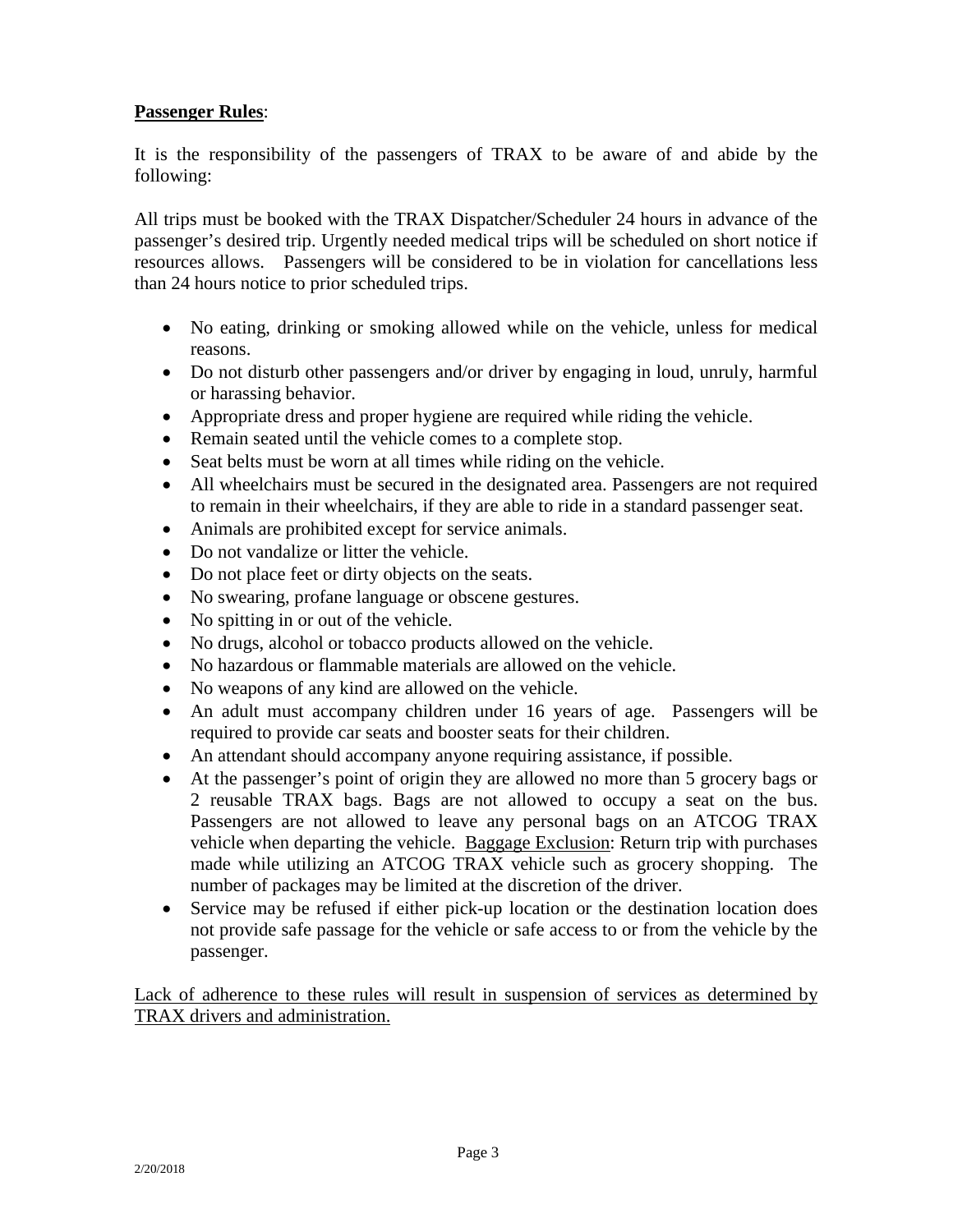#### **Suspension of Services**:

Passengers who do not follow the rules of the TRAX transportation program will be suspended from services. Passengers may be suspended after three "no-show" trips or after being consistently late three times. The offense shall be documented by the staff member whom observed the offensive behavior. Documentation shall be submitted to the TRAX coordinator and be retained on file. The offense shall be discussed with the passenger by the coordinator and the passenger informed of the suspension at this time. TRAX administration shall determine the suspension period according to the severity of the offense.

#### **Passenger Complaints**:

A complaint is defined as any expression of dissatisfaction regarding transportation provided by Ark-Tex Council of Governments (ATCOG) Rural Transit District (RTD) or their contractors that cannot be resolved through an explanation of policies and standard operating procedures. Anyone directly or indirectly affected by TRAX service may file a complaint. Instances where a problem initially appears to be a complaint but is genuinely resolved with a clarification of the standard operating procedures shall not be considered a complaint. Complaints may include but are not limited to: late trips, no-shows, client behavior, staff behavior, passenger discomfort, and/or dissatisfaction with vehicles or unexplained service denials.

The driver, for resolution, should initially refer anyone wishing to register a complaint to the dispatcher. The driver should document the complaint on an incident report. The individual may register the complaint by calling the dispatcher. Some complaints may be resolved while speaking with the individual and the dispatcher shall document the resolution. An individual wishing to seek further consideration of an alleged incident must file the complaint in writing to TRAX. The written complaint must include the date and a detailed description of the alleged incident, be signed by the individual or representative and include the complainant's name, address and telephone number. Complaints may be submitted electronically or to the address listed below:

Ark-Tex Council of Governments Rural Transit District 4808 Elizabeth Street Texarkana, Texas 75503

TRAX staff will fully investigate the complaint by interview with the individual, driver, and any witnesses present at the time of the alleged incident. TRAX staff will make every effort to resolve the issue to the satisfaction of the complainant. In the event resolution is not reached between TRAX and the complainant, TRAX will refer the complaint to the ATCOG Executive Director. The Executive Director may make a decision to resolve this complaint. Complaints should initially be filed with TRAX. It is in the best interest of all parties involved that issues raised in a complaint be resolved at the local level. If failure to resolve the complaint by the any above-mentioned process does not resolve the issue to the satisfaction of the complainant, the complainant has the right to appeal the Executive Director's decision.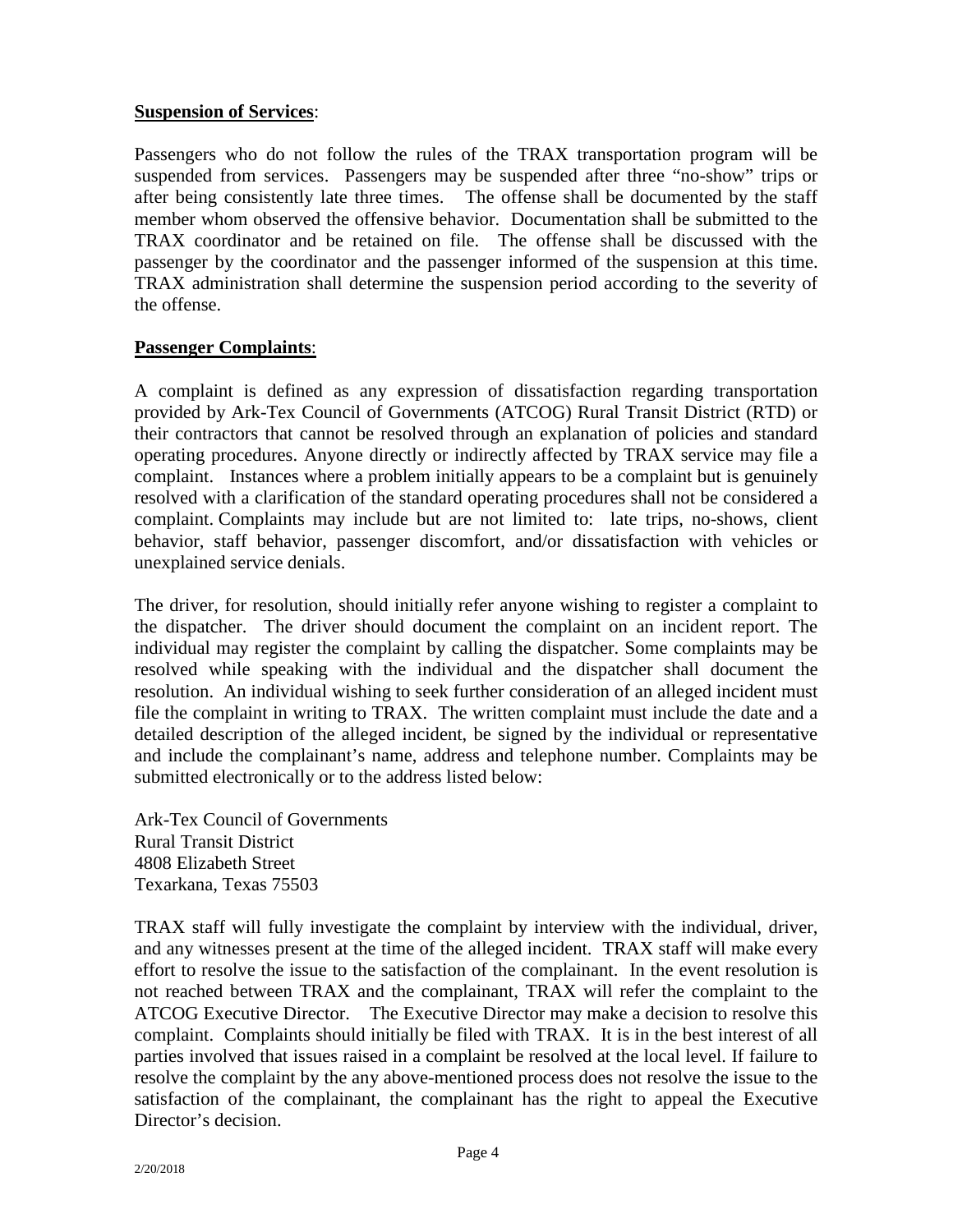In the event there is no resolution to the complaint at the RTD, the Rural Transportation Board and the ATCOG Executive Committee/ Board of Directors may be involved in complaint resolution. The decision of the ATCOG Executive Committee/Board of Directors will be considered the final resolution. A formal written complaint may be filed with these entities at the address listed below:

| <b>Rural Transportation Board</b> | Ark-Tex Council of Governments |
|-----------------------------------|--------------------------------|
| 4808 Elizabeth Street             | Executive/Board of Directors   |
| Texarkana, TX 75503               | 4808 Elizabeth Street          |
|                                   | Texarkana, Texas 75503         |

Passengers filing a complaint against the TRAX will be treated with respect and dignity at all times. TRAX will not tolerate retaliation or the appearance of retaliation by any ATCOG employee to any passenger filing a complaint. Any employee of ATCOG refusing to follow these rules is subject to discipline up to and including termination.

#### **Child Safety Restraint Rules**:

Passengers are required to furnish and utilize child safety and booster seats for children meeting the following procedures:

Texas law requires children less than four years old, or less than 36 inches tall, to ride in a child safety forward-facing seat and children under a year old or less than 20 pounds to ride in a rear facing seat. Children more than 36 inches tall and at least 4 years of age, but younger than 17, must be secured by a safety belt. Seat safety belts are designed for adults, not children. Passengers must use a booster seat to lift children up and prevent severe injuries in a crash. TRAX requires all children meeting the above criteria travel in an approved child car seat furnished by the person accompanying the child regardless of vehicle type. Failure to comply with this requirement will result in denial of service.

Passengers should adhere to the following procedures for proper seats for their children.

- o Birth to 1 year or up to 35 pounds Use a rear facing seat until baby reaches weight or height limit of the seat. Secure the chest clip even with baby's armpit. Fasten harness straps snugly against baby's body.
- $\circ$  1 4 years, 20 to 40 pounds Use a forward-facing seat as long as recommended by manufacturer. Fasten harness straps snugly against child's body. Secure the chest clip even with child's armpit. Latch the tether strap to the corresponding anchor in the vehicle.
- $\circ$  4 8 years, Over 40 pounds
	- Use a booster seat.

Fasten the lap belt across child's thighs and hips, not stomach. Strap the diagonal belt across the chest to rest on the shoulder not neck.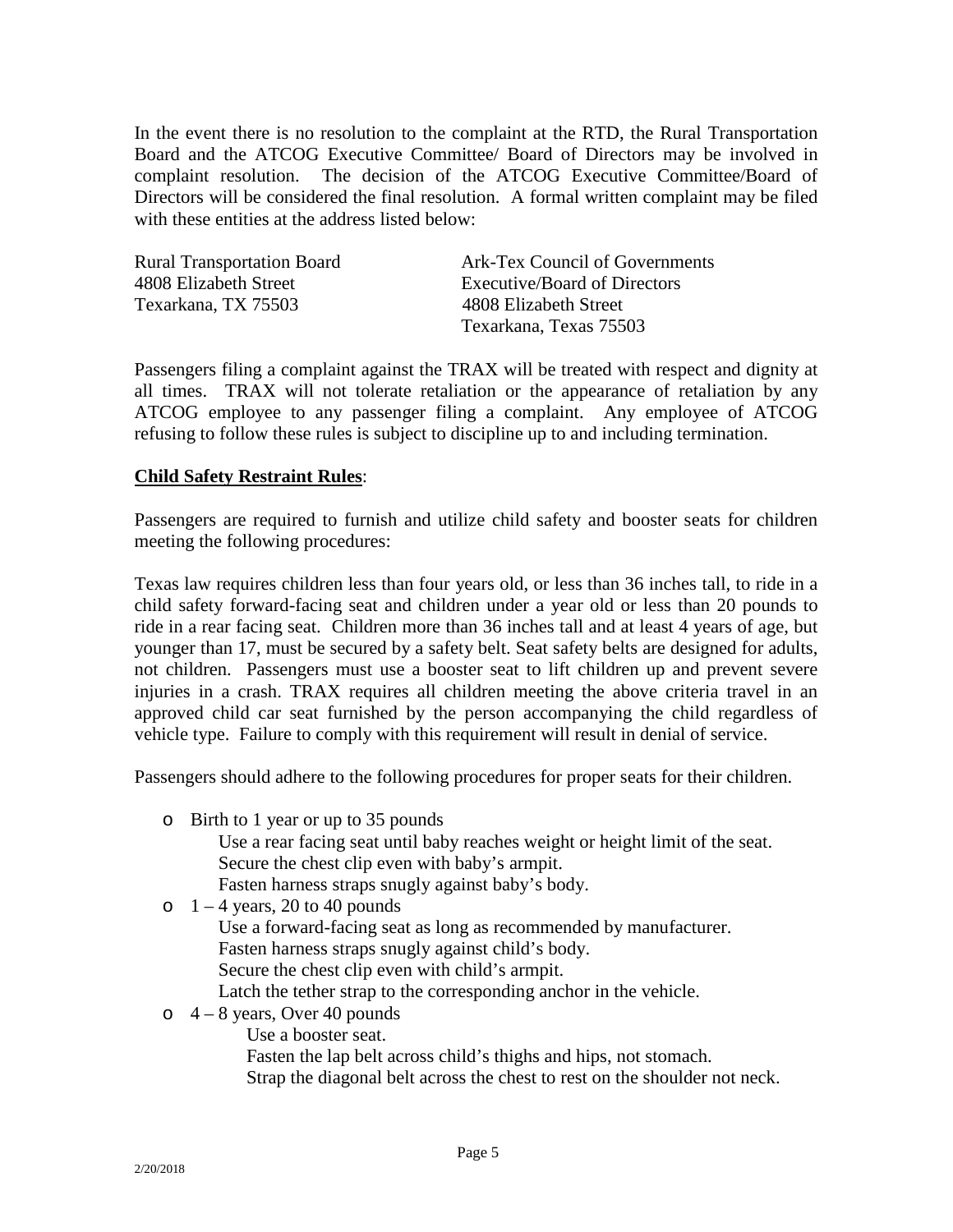## **Medical Oxygen Transport**:

ATCOG passengers with disabilities who require oxygen are allowed to travel on TRAX vehicles with individual oxygen packs worn upon their person in a fanny and/or shoulder pack. TRAX drivers are not trained or permitted to operate or maintain oxygen for the passenger. Passengers are allowed to transport a concentrator which must be secured properly by the driver.

#### **Service Animals**:

Passengers requiring transport accompanied by their service animal will be accommodated. Advance notice from the passenger of this situation is required. Service animals are expected to sit or lie at the feet of the owner.

#### **Scheduling**:

All scheduling will be the sole responsibility of the dispatcher/scheduler. The dispatcher/scheduler will ensure that all passengers will be treated with dignity and respect when gathering the necessary information. Trips will be scheduled on a first come, first serve basis, there will be no priority transportation allowed. Locations of requested trips for rural Bowie County will be verified prior to scheduling due to the urban transit district **boundaries** 

Passengers must schedule rural transit trips 24 hours in advance. Same day trips cannot be guaranteed and will be made only if the schedule allows for the rural public. TRAX will try to accommodate trips that could not be prescheduled, but cannot guarantee service for unscheduled trips. The dispatcher will ensure the trips are provided within a timely fashion. Urgently needed medical trips will be scheduled on short notice IF resources allow. Trips may not be scheduled if origin or destination location cannot be accessed by the vehicle or if the location does not provide safe passage for the vehicle or safe access to and/or from the vehicle for the passenger. The driver shall attempt to make reasonable accommodations and if not possible then they shall immediately notify the dispatcher for instructions in such a case. Examples: steep driveways, deteriorated sidewalks, narrow lanes, etc. may result in the denial of a trip.

The passenger should be ready at least 60 minutes prior to the scheduled trip. Passengers will not be delivered to appointments prior to the time that the facility is open for business and no more than one hour prior to scheduled appointments. Return trips will be scheduled no later than 30 minutes from receipt of passenger's request for a return trip although dispatcher/scheduler will try to minimize the pick up window as much as possible. To increase efficiency, TRAX is a "shared ride" service; passengers must often ride while other passengers are picked up and dropped off.

Passengers should notify the TRAX office via phone or prior notification of return trip time. Drivers are not permitted to enter facilities to inquire about return trip time. It is appropriate if the passengers seems late for return for the driver to request the dispatcher to phone the passenger's destination location to check on passenger. Any question(s) about return trip time should be addressed to the dispatcher for resolution. The driver may wait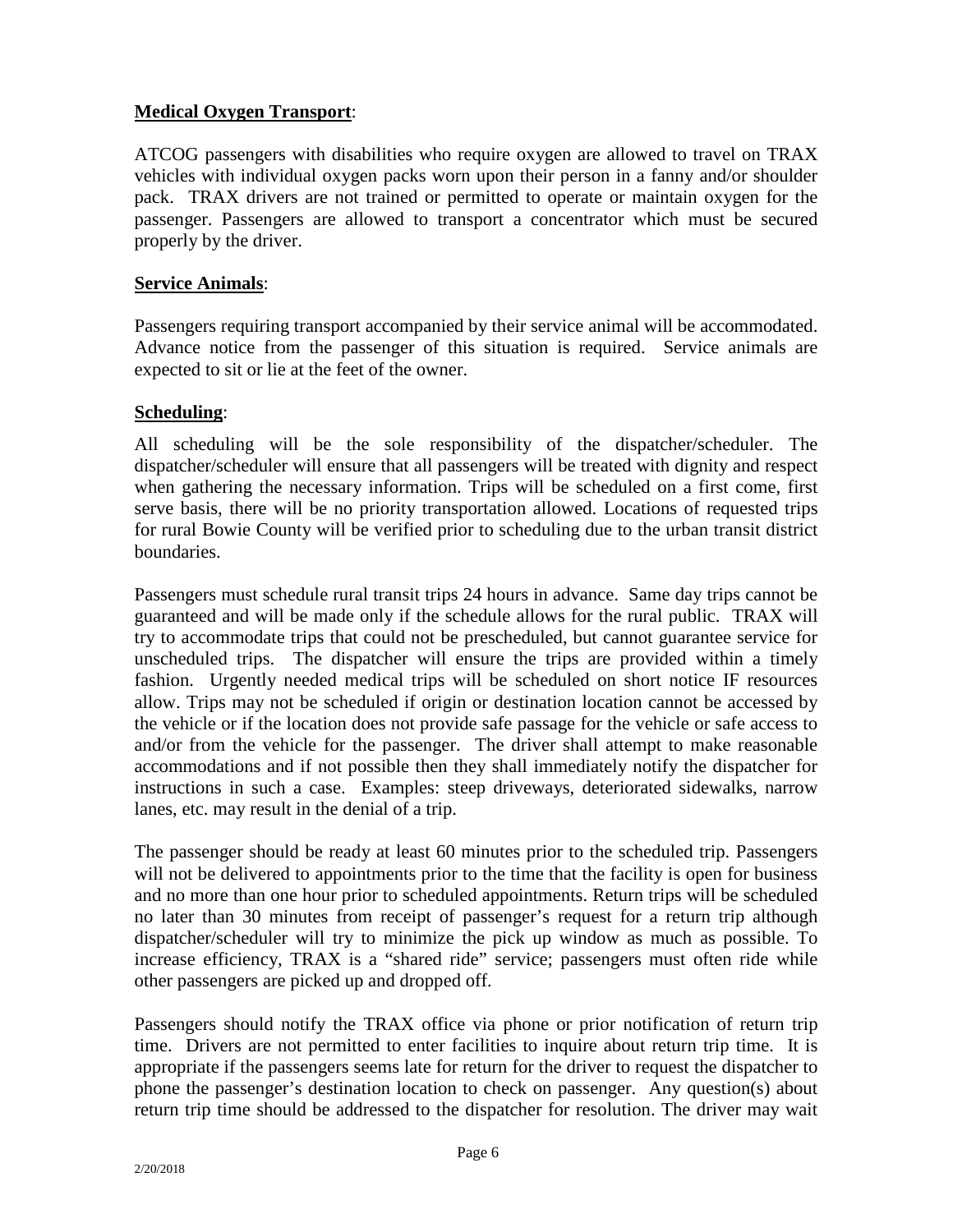up to 10 minutes when picking up passengers. Following a five (5) minute wait, the driver must call the dispatcher to make them aware of the situation. The dispatcher will then try to contact the passenger. The driver will wait an additional 5 minutes for the passenger before he/she leaves. If the passenger does not board the vehicle, the passenger may be declared a no-show. The driver will try to be accommodating, but cannot make other passengers late in order to accommodate a tardy passenger. It is the passenger's responsibility to be ready at the appointed time.

# **Cancellations:**

Cancellations should be made at least 24 hours prior to the scheduled trip being cancelled. A late cancellation occurs when a passenger cancels a trip on the same day of the scheduled trip. A no-show trip occurs when the vehicle arrives at a pick-up location and the passenger does not board the vehicle within 10 minutes. If passengers cancel a trip either by phone or upon arrival of the driver at destination on the same day scheduled, a \$2.00 fee will be charged. Passengers who cancel on the same day or is a 'no-show' three times in a thirty (30) day period will be suspended from service for fourteen (14) days. This policy applies to all passengers and priority will not be given to any passenger due to age or disability. Frequent cancellations and no-shows are costly and prevent other passengers from accessing the service.

# **Safety:**

ADA accessible TRAX vehicles are available for elderly passengers and those with disabilities. TRAX vehicles are equipped with state of the art mobility devices for the passenger's convenience. Drivers are required to strap down mobility devices in the appropriate wheelchair location, utilize the proper 4 point restraint method and ensure the passenger is strapped in with a seat belt prior to the trip. Passengers utilizing scooters as a means of mobility must sit in a seat while riding TRAX vehicles to ensure the safety of the passenger. Failure to comply with this requirement will result in denial of service.

TRAX is responsible for providing seat belts for all passengers. The drivers must ensure usage of seat belts prior to startup of trip. Passenger's failure to comply with this requirement will result in denial of service. Proof of a physician's statement of a passenger's physical inability to wear a seat belt must be shown to waive this requirement.

The safety and comfort of the passengers is TRAX'S first priority. Passenger comfort needs will be considered by the driver. Drivers may refuse transportation to anyone with offensive body odor to ensure the comfort of the other passengers. Transportation to anyone who appears to be intoxicated, acts violently or abusively will be refused at the driver's discretion. No open containers, illegal drugs or weapons are allowed on any TRAX vehicle at any time. Failure to comply with this requirement will result in denial of service. TRAX has the right to refuse service to any passenger who is considered a threat to themselves, other passengers, drivers, or the safe operation of the vehicle. Should a passenger become disruptive, causing a threat to another passenger or the driver, law enforcement will be summoned, which may result in permanent removal from service.

# **Denial of Service**: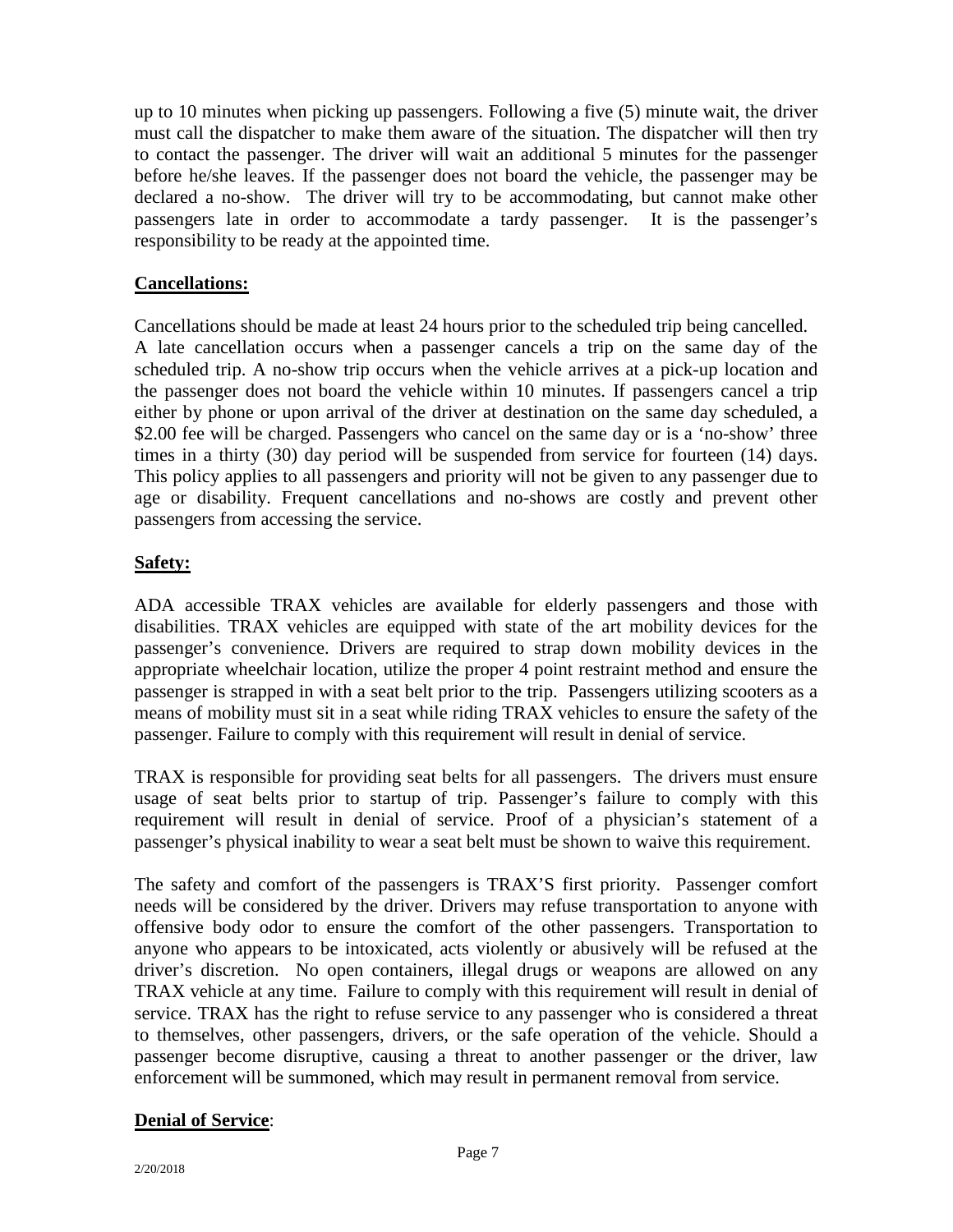TRAX reserves the right to deny services to a passenger for the following reasons, but not limited to, for behavior that interferes with other passengers or the driver, refusal to pay for service, repeated failure to provide adequate notice of cancellation or no-shows, refusal to follow rules for riding the vehicle, carrying weapons or abusive language.

## **Mobility Devices and Securement Policy**:

A wheelchair is defined as a mobility device that is no longer than 48 inches in length when measured two inches above the ground, no wider than 32 inches in width or if the total weight of passenger and mobility device is less than 600 pounds. TRAX drivers should not transport any passenger with a mobility device that does not meet the above criteria. Any passenger who utilizes a mobility device shall insure the brakes on the device are in working order before transportation can be provided. The driver should immediately inform the dispatcher of any passenger who does not meet these criteria. ATCOG requires that all common wheelchairs and/or mobility devices, along the passenger be secured with all the provided securement devices and seatbelts. All passengers are required to wear a seatbelt.

Passengers with a wheelchair or mobility device that cannot be secured will not be denied service. Instead if the passenger is physically able, they will be asked to transfer to a seat and utilize a seatbelt and any passenger who does not want their wheelchair secured but is physically able to transfer to a seat will be asked to do so and wear a seatbelt. A transfer board will be provided on TRAX vehicles to ensure the safe transfer of the passenger and prevent injury to the driver. The mobility device will be secured and placed in a position as to not allow freedom of movement while the vehicle is in motion. Any passenger with a common mobility device that can be secured but refuses to allow the device to be secured will have the potential hazards explained to them. The hazards may include, but are not limited to, those that could result in damage or injury to the passenger or the device from not being properly secured while in transit should an accident or incident occur. Federal regulations allow service to be declined for safety reason; therefore, it should be explained to the passenger that service will be denied to them for safety reasons in the future if the device is not secured properly.



The illustration below shows how different types of mobility devices should be secured: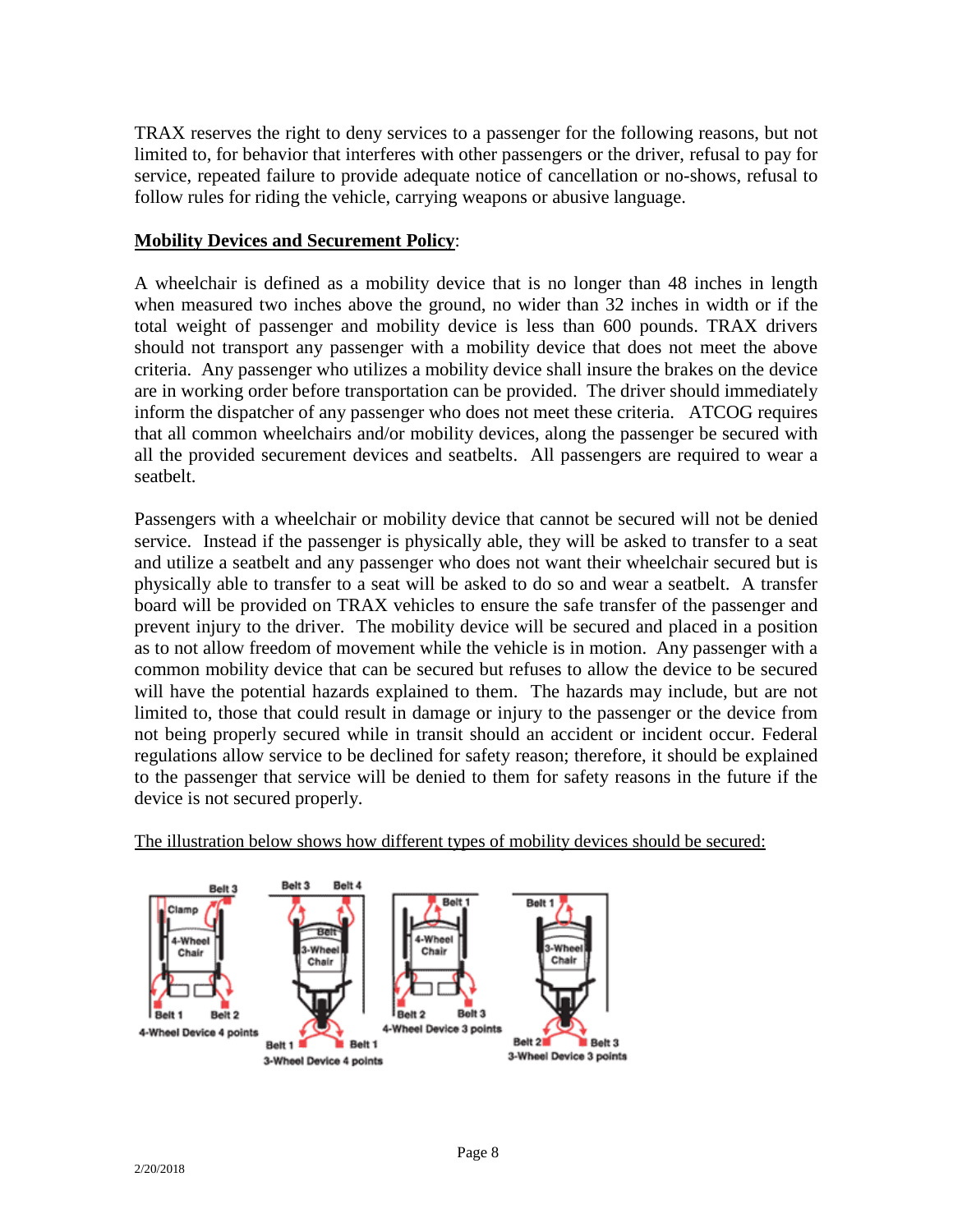TRAX will make every reasonable effort to accommodate various mobility devices available to passengers. However, due to the increasing size and weight of such equipment, some limitations may be necessary in order to insure the safety of the passengers and the operational equipment on the vehicle. TRAX Management Staff will determine if a mobility device can be safely transported. If the determination is positive, the non-conventional mobility device will be allowed only on the vehicles with the largersized lifts and appropriate tie-downs. Each TRAX vehicle is equipped with a lift or a boarding ramp. The low-floor vehicles have the boarding ramps that the driver can deploy upon request. Older vehicles and the larger busses are equipped with power lifts for anyone who cannot use the steps to board the vehicle. All TRAX vehicles are equipped with the proper securement straps to ensure the safety of the passengers.

**NOTE**: Drivers should never make the decision independently to carry an oversized mobility device which risks the passenger safety and may damage the vehicle.

Drivers will allow only passengers utilizing a mobility device to sit on the lift of the vehicle to gain access. The passenger must be seated in or on mobility devices to utilize the lift to enter the vehicle. A wheelchair passenger is allowed to sit in the wheelchair with the driver securing the wheelchair with the proper securement and a passenger safety strap. Drivers will not allow passengers utilizing a scooter as a means of mobility to sit on the scooter while riding an ATCOG vehicle. A scooter passenger must transfer to a vehicle seat and utilize seat belts while on a TRAX vehicle. Drivers may assist with transfer from scooter to vehicle seats. TRAX will provide slide boards to assist with the transfer. An attendant must accompany a passenger needing excessive assistance. Drivers are not permitted to physically pick up passengers to put into wheelchairs or onto scooters. Drivers must secure scooter(s) with wheelchair securement straps for the duration of the trip to prevent accidents. Drivers are not permitted to enter a passenger's home and/or any other facility to assist the passenger. Drivers will **never** allow a passenger to stand on the lift to gain access to the vehicle.

Passengers may bring a two-wheeled electric mobility device such as a Segway on TRAX vehicles if the device is used as a mobility aid for a disability. The device must be turned off when boarding, riding ATCOG vehicles and exiting the vehicle. The device must be secured safely and the passenger must sit in a seat and utilize a seatbelt.

Passengers with a mobility device should inform the dispatcher when scheduling the trip. This way the driver will know in advance to be prepared to deploy the ramp or lift which will save time. Passenger who need the ramp or lift, need to inform the driver. The driver will assist the passenger if needed to help guide a mobility device onto the ramp or lift. Backing a mobility device onto the lift can make it easier to maneuver into the securement area inside the vehicle. When a passenger is ready to exit the vehicle, the driver will remove the securement straps from the mobility device, stow the straps out of the way of the device and deploy the ramp or lift.

Drivers will inform the dispatcher of the need for an attendant for passenger(s) if applicable. The dispatcher will make the necessary contacts to the passenger, family, and/or health care providers.